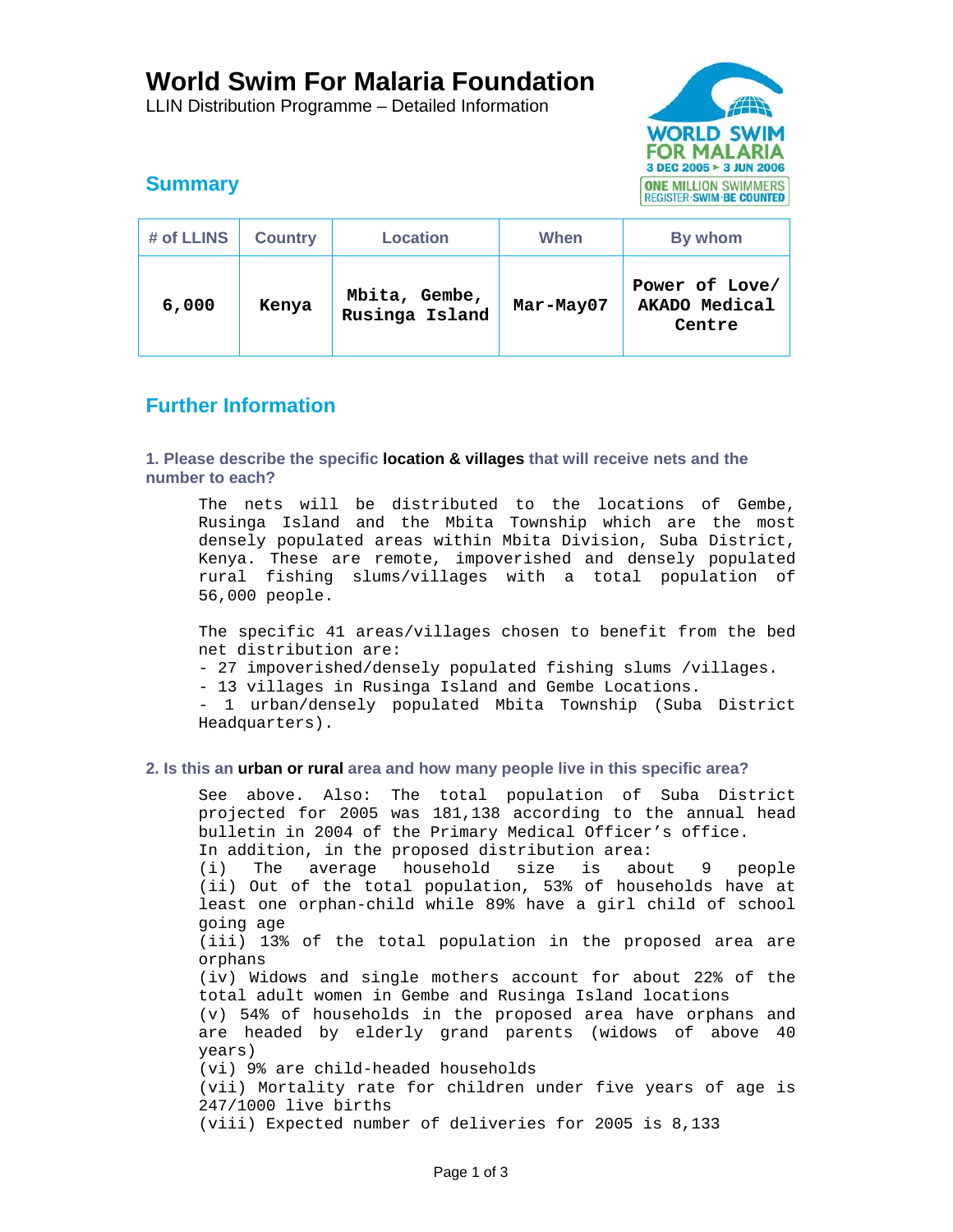(ix) Number of Women in the age group15-49 years is 43,473

The area has 27 densely populated impoverished fishing slums/villages and harbors the Mbita Township which is the Headquarters of Suba District. The District surface area is 1,055sq km and population density is 147 per sq/kilometer. Administratively, Suba District is divided into 5 divisions, 20 locations and 51 sub locations.

## **3. Is this a high risk malaria area for this country? If yes, why do you designate it as high?**

Malaria is endemic in the Suba District, where humidity factors favor mosquito breeding. According to the Malaria Atlas Project (MAP) 2000-2006 data, the Mbita region is at high risk for type P. falciparum malaria.

#### **4. How many** *reported* **cases of malaria and malaria deaths were there in this area in 2005? If you do not have statistics please make a qualitative comment.**

According to our statistics, malaria is still the leading killer of children under 5 years of age and of pregnant mothers. Women are four times more likely to get sick, and twice as likely to die from malaria if they are pregnant. In the proposed distribution area malaria accounts for over 34% of total childhood deaths and is the leading cause of death for children.

#### **5. Is this distribution of nets 'blanket coverage' of an area/village or to a select/vulnerable group? If the latter, please describe this group.**

We are planning to distribute six thousand mosquito bed nets in these areas to a select group consisting of: 1) the care givers of all children below 5 years of age (the nets will be used by children) 2) pregnant mothers 3) the oldest child in child-headed households

## **6. What is the existing level of ITN use in this area? Are there existing bednet distribution programmes in this area?**

The level of insecticide treated bed nets in the area is very low and negligible. The existing bed net distribution plan by the government clinics is ineffective and cannot reach the poorest and marginalized rural pregnant mothers, a majority of whom, deliver at home and not at government hospitals. The majority of poor women are therefore excluded/marginalized and at greatest risk for contracting malaria.

In the last year and a half there have already been two successful ITN distributions funded two organizations, - Power of Love Foundation (www.poweroflove.org) and Be The Cause (www.bethecause.org), - based in California, USA. Power of Love Foundation and Be The Cause worked closely together to provide Malaria nets to the proposed area (same as in this proposal). Over 330 mosquito bed nets were distributed on July 2005 and August 2006. The ITNS were distributed to the orphan and vulnerable children under the age of 5 years. The distribution of nets was organized by the Akado Medical